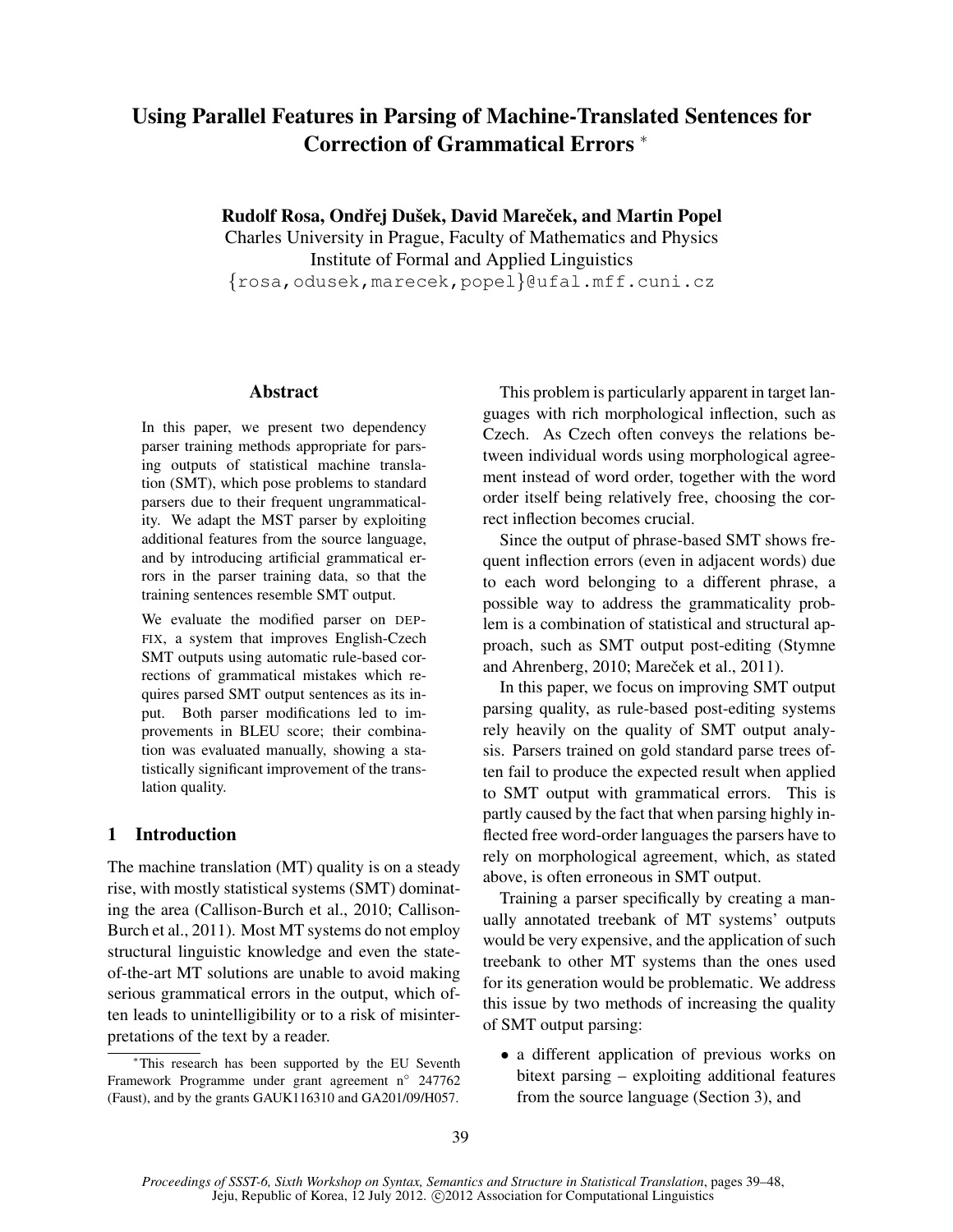• introducing artificial grammatical errors in the target language parser training data, so that the sentences resemble the SMT output in some ways (Section 4). This technique is, to our knowledge, novel with regards to its application to SMT and the statistical error model.

We test these two techniques on English-Czech MT outputs using our own reimplementation of the MST parser (McDonald et al., 2005) named  $RUR<sup>1</sup>$ parser. and evaluate their contribution to the SMT post-editing quality of the DEPFIX system (Mareček et al., 2011), which we outline in Section 5. We describe the experiments carried out and present the most important results in Section 6. Section 7 then concludes the paper and indicates more possibilities of further improvements.

### 2 Related Work

Our approach to parsing with parallel features is similar to various works which seek to improve the parsing accuracy on parallel texts ("bitexts") by using information from both languages. Huang et al. (2009) employ "bilingual constraints" in shiftreduce parsing to disambiguate difficult syntactic constructions and resolve shift-reduce conflicts. Chen et al. (2010) use similar subtree constraints to improve parser accuracy in a dependency scenario. Chen et al. (2011) then improve the method by obtaining a training parallel treebank via SMT. In recent work, Haulrich (2012) experiments with a setup very similar to ours: adding alignment-projected features to an originally monolingual parser.

However, the main aim of all these works is to improve the parsing accuracy on correct parallel texts, i.e. human-translated. This paper applies similar methods, but with a different objective in mind – increasing the ability of the parser to process ungrammatical SMT output sentences and, ultimately, improve rule-based SMT post-editing.

Xiong et al. (2010) use SMT parsing in translation quality assessment, providing syntactic features to a classifier detecting erroneous words in SMT output, yet they do not concentrate on improving parsing accuracy – they employ a link grammar parser, which is robust, but not tuned specifically to process ungrammatical input.

There is also another related direction of research in parsing of parallel texts, which is targeted on parsing under-resourced languages, e.g. the works by Hwa et al. (2005), Zeman and Resnik (2008), and McDonald et al. (2011). They address the fact that parsers for the language of interest are of low quality or even non-existent, whereas there are highquality parsers for the other language. They exploit common properties of both languages and delexicalization. Zhao et al. (2009) uses information from word-by-word translated treebank to obtain additional training data and boost parser accuracy.

This is different from our situation, as there exist high performance parsers for Czech (Buchholz and Marsi, 2006; Nivre et al., 2007; Hajič et al., 2009). Boosting accuracy on correct sentences is not our primary goal and we do not intend to *replace* the Czech parser by an English parser; instead, we aim to increase the robustness of an already *existing* Czech parser by adding knowledge from the corresponding English source, parsed by an English parser.

Other works in bilingual parsing aim to parse the parallel sentences directly using a grammar formalism fit for this purpose, such as Inversion Transduction Grammars (ITG) (Wu, 1997). Burkett et al. (2010) further include ITG parsing with wordalignment in a joint scenario. We concentrate here on using dependency parsers because of tools and training data availability for the examined language pair.

Regarding treebank adaptation for parser robustness, Foster et al. (2008) introduce various kinds of artificial errors into the training data to make the final parser less sensitive to grammar errors. However, their approach concentrates on mistakes made by humans (such as misspellings, word repetition or omission etc.) and the error models used are handcrafted. Our work focuses on morphology errors often encountered in SMT output and introduces statistical error modelling.

### 3 Parsing with Parallel Features

This section describes our SMT output parsing setup with features from analyzed *source* sentences. We

<sup>&</sup>lt;sup>1</sup>The abbreviation "RUR" parser stands for "Rudolph's Universal Robust" parser.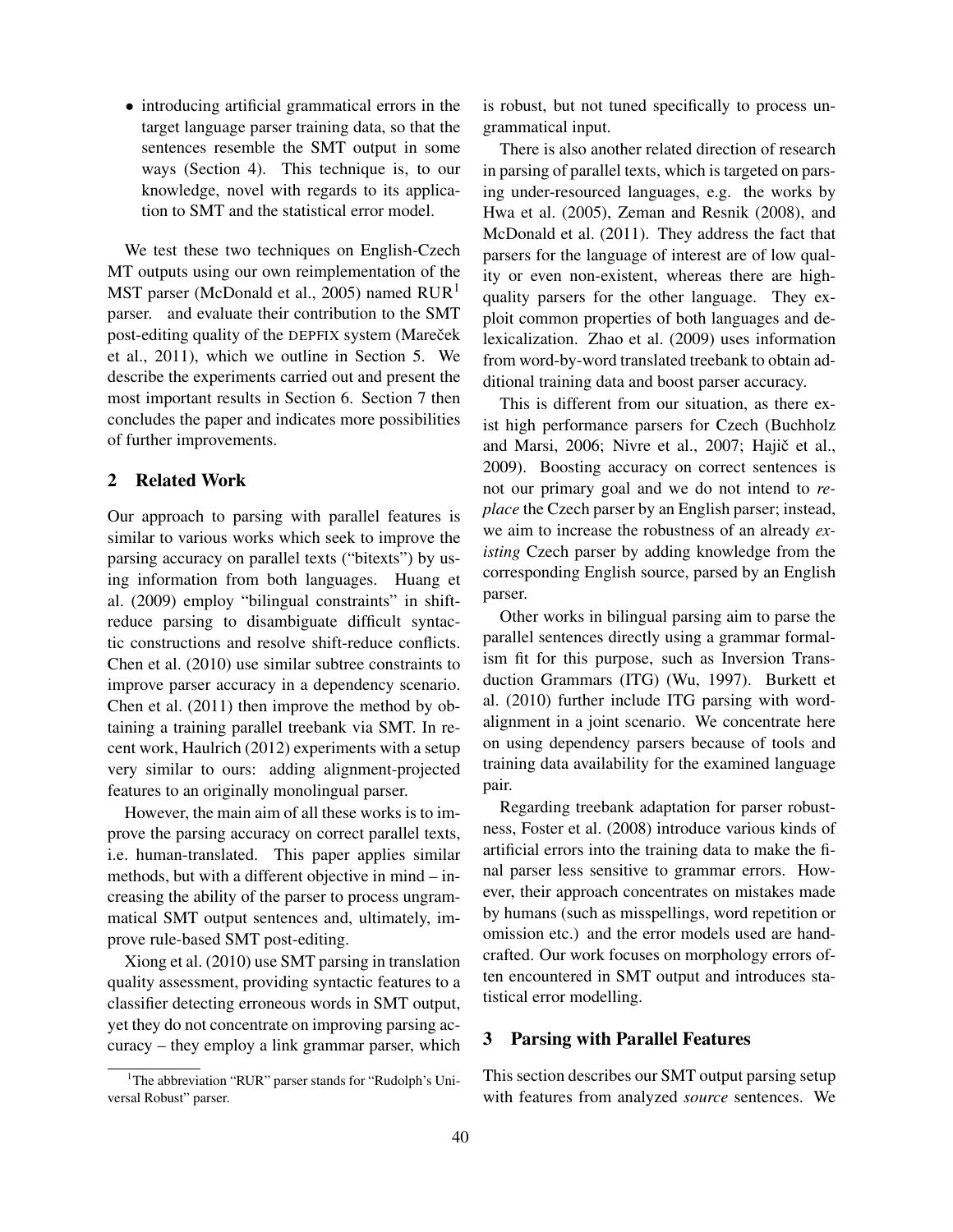explain our motivation for the inclusion of parallel features in Section 3.1, then provide an account of the parsers used (including our RUR parser) in Section 3.2, and finally list all the monolingual and parallel features included in the parser training (in Sections 3.3 and 3.4, respectively).

### 3.1 Motivation

An advantage of SMT output parsing over general dependency parsing is that one can also make use of *source* – English sentences in our case. Moreover, although SMT output is often in many ways ungrammatical, *source* is usually grammatical and therefore easier to process (in our case especially to tag and parse). This was already noticed in Mareček et al. (2011), who use the analysis of *source* sentence to provide additional information for the DEPFIX rules, claiming it to be more reliable than the analysis of SMT output sentence.

We have carried this idea further by having devised a simple way of making use of this information in parsing of the SMT output sentences: We parse the *source* sentence first and include features computed over the parsed *source* sentence in the set of features used for parsing SMT output. We first align the *source* and SMT output sentences on the word level and then use alignment-wise local features – i.e. for each SMT output word, we add features computed over its aligned *source* word, if applicable (cf. Section 3.4 for a listing).

### 3.2 Parsers Used

We have reimplemented the MST parser (McDonald et al., 2005) in order to provide for a simple insertion of the parallel features into the models.

We also used the original implementation of the MST parser by McDonald et al. (2006) for comparison in our experiments. To distinguish the two variants used, we denote the original MST parser as MCD parser, $2$  and the new reimplementation as RUR parser.

We trained RUR parser in a first-order nonprojective setting with single-best MIRA. Dependency labels are assigned in a second stage by a MIRA-based labeler, which has been implemented according to McDonald (2006) and Gimpel and Cohen (2007).

We used the Prague Czech-English Dependency Treebank<sup>3</sup> (PCEDT) 2.0 (Bojar et al., 2012) as the training data for RUR parser – a parallel treebank created from the Penn Treebank (Marcus et al., 1993) and its translation into Czech by human translators. The dependency trees on the English side were converted from the manually annotated phrasestructure trees in Penn Treebank, the Czech trees were created automatically using MCD. Words of the Czech and English sentences were aligned by GIZA++ (Och and Ney, 2003).

We apply RUR parser only for SMT output parsing; for *source* parsing, we use MCD parser trained on the English CoNLL 2007 data (Nivre et al., 2007), as the performance of this parser is sufficient for this task.

### 3.3 Monolingual Features

The set of monolingual features used in RUR parser follows those described by McDonald et al. (2005). For parsing, we use the features described below. The individual features are computed for both the parent node and the child node of an edge and conjoined in various ways. The *coarse morphological* tag and *lemma* are provided by the Morče tagger (Spoustová et al., 2007).

- *coarse morphological tag* Czech two-letter coarse morphological tag, as described in (Collins et al., 1999), $<sup>4</sup>$ </sup>
- *lemma* morphological lemma,
- context features: *preceding coarse morphological tag*, *following coarse morphological tag* – coarse morphological tag of a neighboring node,
- *coarse morphological tags in between* bag of coarse morphological tags of nodes positioned between the parent node and the child node,

<sup>2</sup>MCD uses k-best MIRA, does first- and second-order parsing, both projectively and non-projectively, and can be obtained from http://sourceforge.net/projects/ mstparser.

<sup>3</sup>http://ufal.mff.cuni.cz/pcedt

<sup>&</sup>lt;sup>4</sup>The first letter is the main POS (12 possible values), the second letter is either the morphological case field if the main POS displays case (i.e. for nouns, adjectives, pronouns, numerals and prepositions; 7 possible values), or the detailed POS if it does not (22 possible values).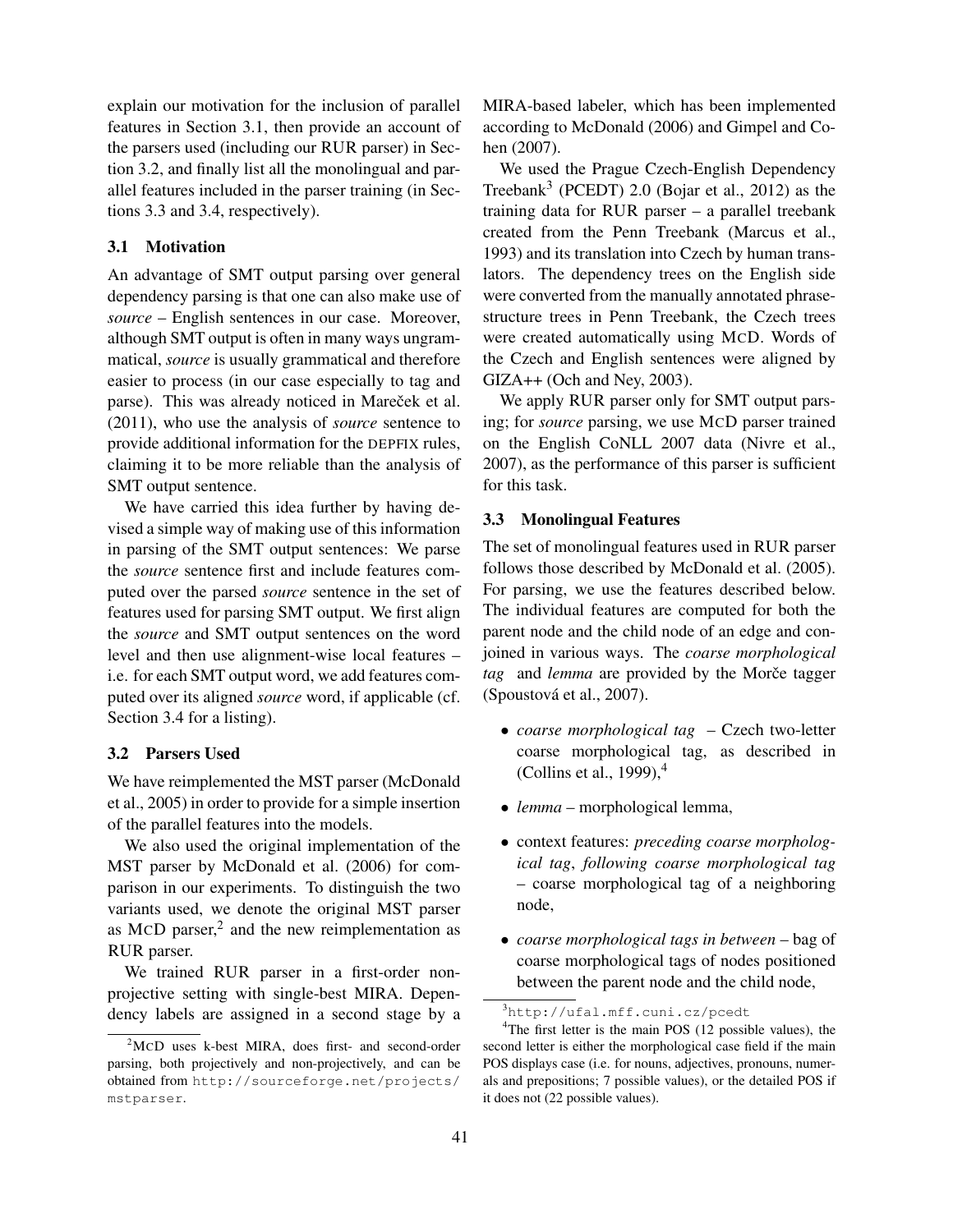• *distance* – signed bucketed distance of the parent and the child node in the sentence (in # of words), using buckets 1, 2, 3, 4, 5 and 11.

To assign dependency labels, we use the same set as described above, plus the following features (called "non-local" by McDonald (2006)), which make use of the knowledge of the tree structure.

- *is first child*, *is last child* a boolean indicating whether the node appears in the sentence as the first/last one among all the child nodes of its parent node,
- *child number* the number of syntactic children of the current node.

# 3.4 Parallel Features



Figure 1: Example sentence for parallel features illustration (see Table 1).

In RUR parser we use three types of parallel features, computed for the parent and child node of an edge, which make use of the *source* English nodes aligned to the parent and child node.

• *aligned tag*: morphological tag following the Penn Treebank Tagset (Marcus et al., 1993) of the English node aligned to the Czech node

| Feature                | Feature value on  |            |  |  |
|------------------------|-------------------|------------|--|--|
|                        | parent node       | child node |  |  |
| word form              | jel               | Martin     |  |  |
| aligned tag            | VBD               | <b>NNP</b> |  |  |
| aligned dep. label     | Pred              | Sb         |  |  |
| aligned edge existence | true              |            |  |  |
| word form              | jel               | autem      |  |  |
| aligned tag            | VBD               | NN         |  |  |
| aligned dep. label     | Pred              | Adv        |  |  |
|                        | false             |            |  |  |
| aligned edge existence |                   |            |  |  |
| word form              | do                | zahraničí  |  |  |
| aligned tag            |                   | RB         |  |  |
| aligned dep. label     |                   | Adv        |  |  |
| aligned edge existence |                   |            |  |  |
| word form              | $\text{\#root}\#$ |            |  |  |
| aligned tag            | $\#root\#$        |            |  |  |
| aligned dep. label     | AuxS              | Aux $K$    |  |  |

Table 1: Parallel features for several edges in Figure 1.

- *aligned dependency label*: dependency label of the English node aligned to the Czech node in question, according to the PCEDT 2.0 label set (Bojar et al., 2012)
- *aligned edge existence*: a boolean indicating whether the English node aligned to the Czech parent node is also the parent of the English node aligned to the Czech child node

The parallel features are conjoined with the monolingual *coarse morphological tag* and *lemma* features in various ways.

If there is no *source* node aligned to the parent or child node, the respective feature cannot be computed and is skipped.

An example of a pair of parallel sentences is given in Figure 1 with the corresponding values of parallel features for several edges in Table 1.

# 4 Worsening Treebanks to Simulate Some of the SMT Frequent Errors

Addressing the issue of great differences between the gold standard parser training data and the actual analysis input (SMT output), we introduced artificial inconsistencies into the training treebanks, in order to make the parsers more robust in the face of grammar errors made by SMT systems. We have concen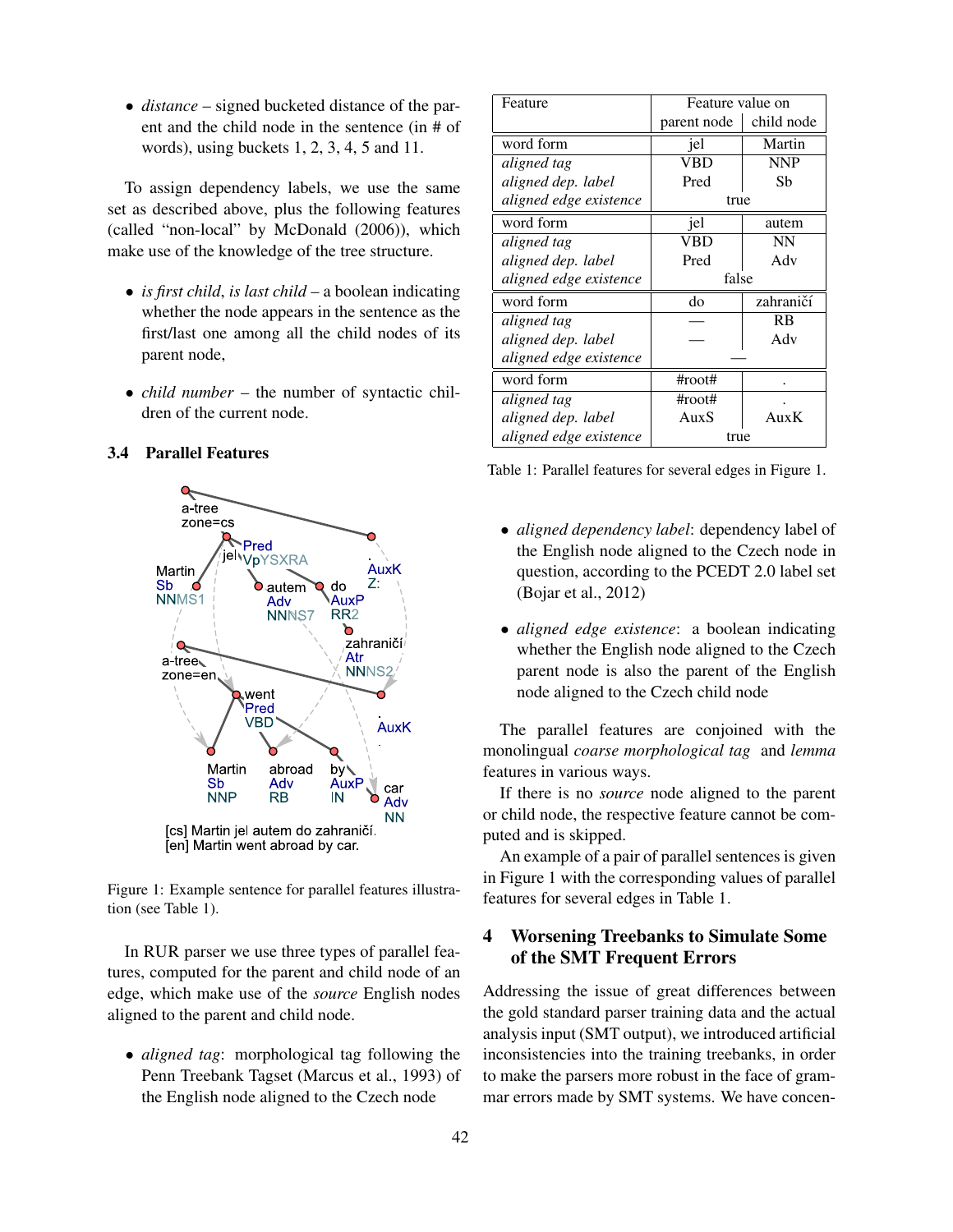trated solely on modeling incorrect word flection, i.e. the dependency trees retained their original correct structures and word lemmas remained fixed, but the individual inflected word forms have been modified according to an error model trained on real SMT output. We simulate thus, with respect to morphology, a treebank of parsed MT output sentences.

In Section 4.1 we describe the steps we take to prepare the worsened parser training data. Section 4.2 contains a description of our monolingual greedy alignment tool which is needed during the process to map SMT output to reference translations.

# 4.1 Creating the Worsened Parser Training Data

The whole process of treebank worsening consists of five steps:

- 1. We translated the English side of  $PCEDT<sup>5</sup>$  to Czech using SMT (we chose the Moses system (Koehn et al., 2007) for our experiments) and tagged the resulting translations using the Morče tagger (Spoustová et al., 2007).
- 2. We aligned the Czech side of PCEDT, now serving as a reference translation, to the SMT output using our Monolingual Greedy Aligner (see Section 4.2).
- 3. Collecting the counts of individual errors, we estimated the Maximum Likelihood probabilities of changing a correct fine-grained morphological tag (of a word from the reference) into a possibly incorrect fine-grained morphological tag of the aligned word (from the SMT output).
- 4. The tags on the Czech side of PCEDT were randomly sampled according to the estimated "fine-grained morphological tag error model". In those positions where fine-grained morphological tags were changed, new word forms were generated using the Czech morphological generator by Hajič  $(2004)$ .<sup>6</sup>

We use the resulting "worsened" treebank to train our parser described in Section 3.2.

# 4.2 The Monolingual Greedy Aligner

Our monolingual alignment tool, used in treebank worsening to tie reference translations to MT output (see Section 4.1), scores all possible alignment links and then greedily chooses the currently highest scoring one, creating the respective alignment link from word  $A$  (in the reference) to word  $B$  (in the SMT output) and deleting all scores of links from A or to B, so that one-to-one alignments are enforced. The process is terminated when no links with a score higher than a given threshold are available; some words may thus remain unaligned.

The score is computed as a linear combination of the following four features:

- word form (or lemma if available) similarity based on Jaro-Winkler distance (Winkler, 1990),
- fine-grained morphological tag similarity,
- similarity of the relative position in the sentence,
- and an indication whether the word following (or preceding)  $A$  was already aligned to the word following (or preceding) B.

Unlike bilingual word aligners, this tool needs no training except for setting weights of the four features and the threshold.<sup>7</sup>

### 5 The DEPFIX System

The DEPFIX system (Mareček et al., 2011) applies various rule-based corrections to Czech-English SMT output sentences, especially of morphological agreement. It also employs the parsed *source* sentences, which must be provided on the input together with the SMT output sentences.

The corrections follow the rules of Czech grammar, e.g. requiring that the clause subject be in the

<sup>&</sup>lt;sup>5</sup>This approach is not conditioned by availability of parallel treebanks. Alternatively, we might translate any text for which reference translations are at hand. The model learned in the third step would then be applied (in the fourth step) to a different text for which parse trees are available.

<sup>&</sup>lt;sup>6</sup>According to the "fine-grained morphological tag error"

model", about 20% of fine-grained morphological tags were changed. In 4% of cases, no word form existed for the new fine-grained morphological tag and thus it was not changed.

 $7$ The threshold and weights were set manually using just ten sentence pairs. The resulting alignment quality was found sufficient, so no additional weights tuning was performed.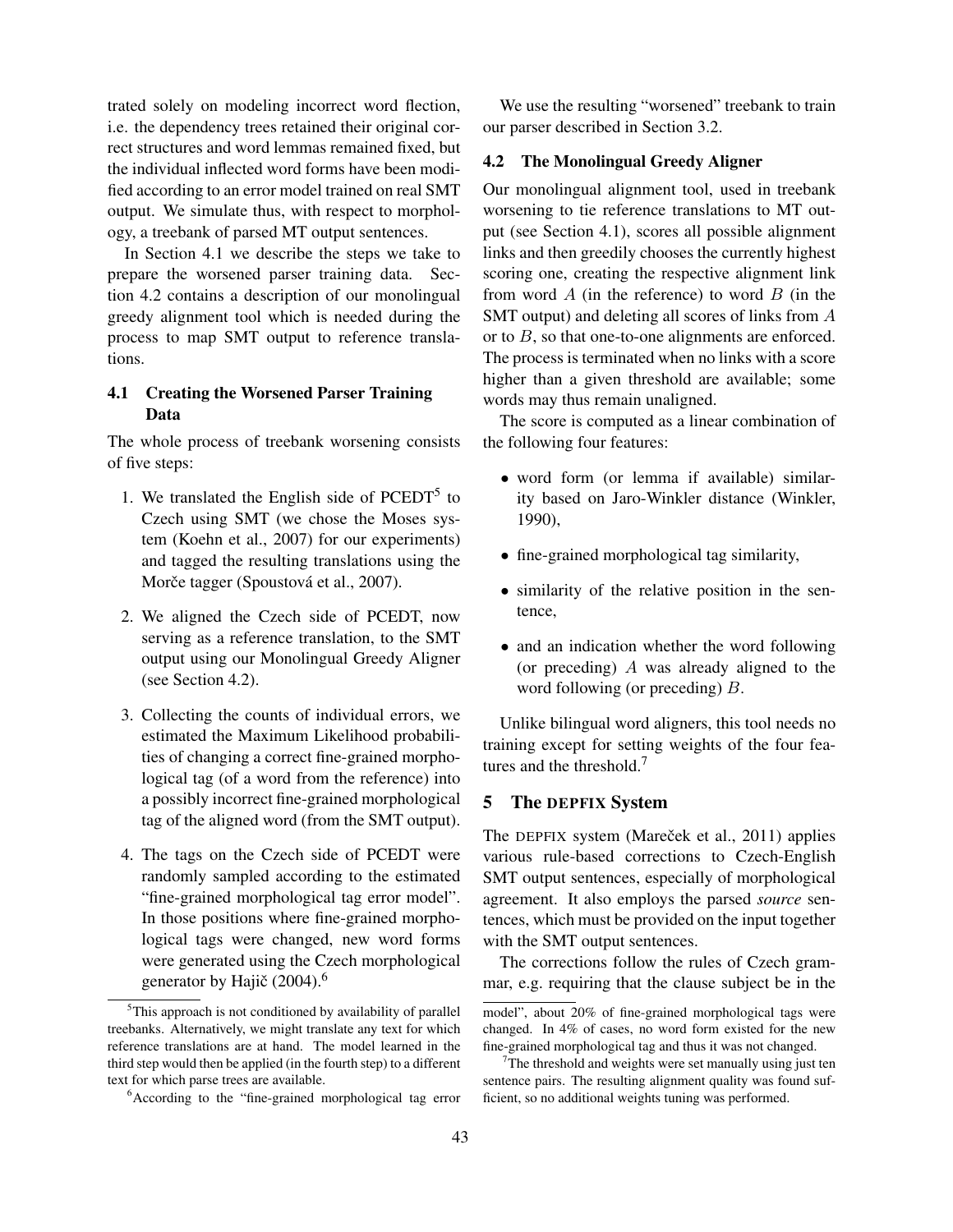nominative case or enforcing subject-predicate and noun-attribute agreements in morphological gender, number and case, where applicable. Morphological properties found violating the rules are corrected and the corresponding word forms regenerated.

The *source* sentence parse, word-aligned to the SMT output using GIZA++ (Och and Ney, 2003), is used as a source of morpho-syntactic information for the correction rules. An example of a correction rule application is given in Figure 2.



Figure 2: Example of fixing subject-predicate agreement. The Czech word *přišel [he came]* has a wrong morphological number and gender. Adapted from Mareček et al. (2011).

The system is implemented within the TectoMT/Treex NLP framework (Popel and  $\check{Z}$ abokrtský, 2010). Mareček et al. (2011) feed the DEPFIX system with analyses by the MCD parser trained on gold-standard treebanks for parsing of English *source* sentences as well as Czech SMT output.

### 6 Experiments and Results

We evaluate RUR parser indirectly by using it in the DEPFIX system and measuring the performance of the whole system. This approach has been chosen instead of direct evaluation of the SMT output parse trees, as the task of finding a correct parse tree of a possibly grammatically incorrect sentence is not well defined and considerably difficult to do.

We used WMT10, WMT11 and WMT12 English to Czech translation test sets, newssyscombtest2010, newssyscombtest2011 and newstest2012, 8 (denoted as WMT10, WMT11 and

WMT12) for the automatic evaluation. The data sets include the source (English) text, its reference translation and translations produced by several MT systems. We used the outputs of three SMT systems: GOOGLE, <sup>9</sup> UEDIN (Koehn et al., 2007) and BOJAR (Bojar and Kos, 2010).

For the manual evaluation, two sets of 1000 randomly selected sentences from WMT11 and from WMT12 translated by GOOGLE were used.

### 6.1 Automatic Evaluation

Table 2 shows BLEU scores (Papineni et al., 2002) for the following setups of DEPFIX:

- SMT output: output of an SMT system without applying DEPFIX
- McD: parsing with McD
- RUR: parsing with RUR (Section 3.2)
- RUR+PARA: parsing with RUR using parallel features (Section 3.4)
- RUR+WORS: parsing with RUR trained on worsened treebank (Section 4)
- RUR+WORS+PARA: parsing with RUR trained on worsened treebank and using parallel features

It can be seen that both of the proposed ways of adapting the parser to parsing of SMT output often lead to higher BLEU scores of translations postprocessed by DEPFIX, which suggests that they both improve the parsing accuracy.

We have computed 95% confidence intervals on 1000 bootstrap samples, which showed that the BLEU score of RUR+WORS+PARA was significantly higher than that of MCD and RUR parser in 4 and 3 cases, respectively (results where RUR+WORS+PARA achieved a significantly higher score are marked with '\*'). On the other hand, the score of neither RUR+WORS+PARA nor RUR+WORS and RUR+PARA was ever significantly lower than the score of MCD or RUR parser. This leads us to believe that the two proposed methods are able to produce slightly better SMT output parsing results.

<sup>8</sup>http://www.statmt.org/wmt10,

http://www.statmt.org/wmt11,

http://www.statmt.org/wmt12 <sup>9</sup>http://translate.google.com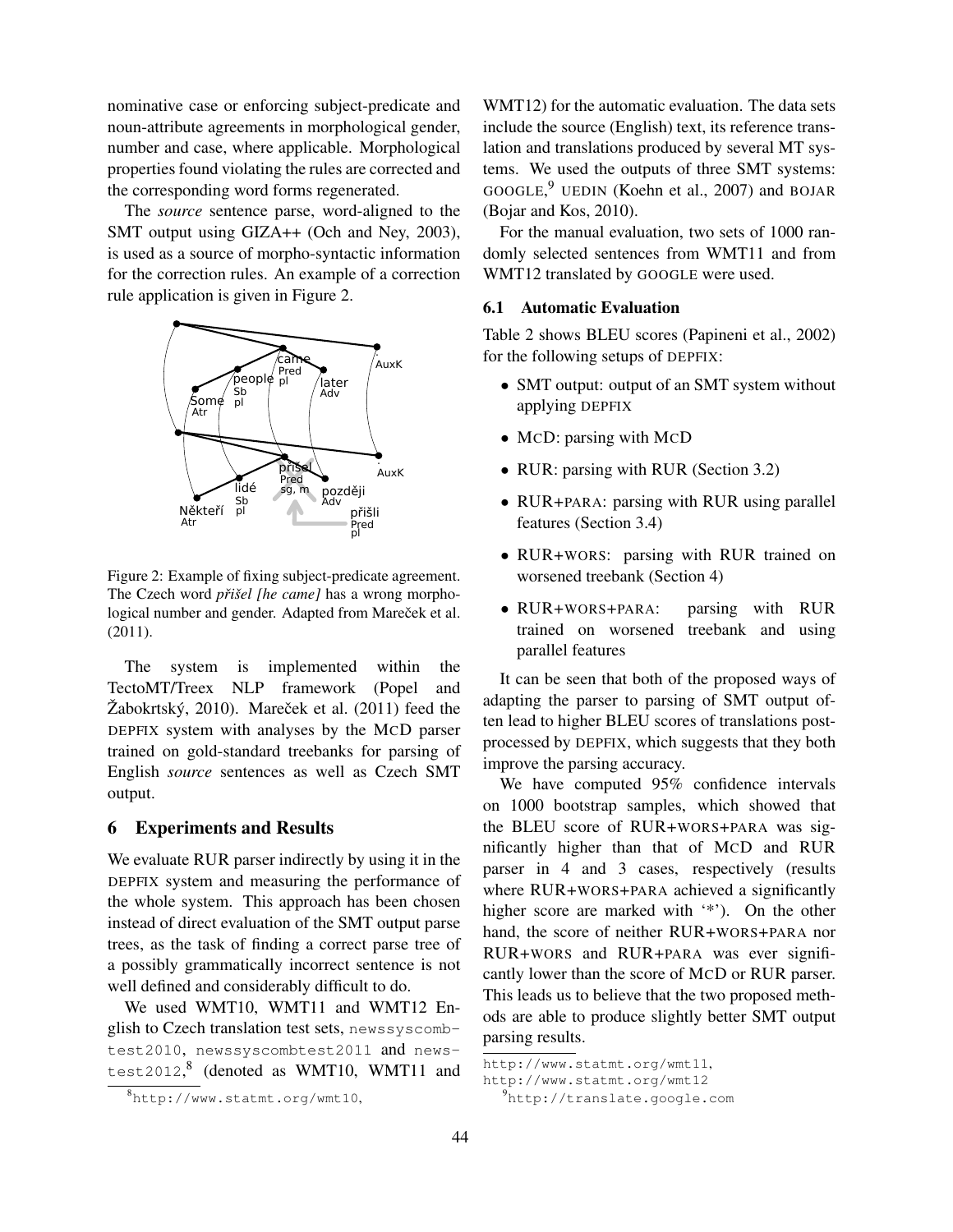| Test set      | WMT10        |          |              | WMT11        |          |              | WMT12        |        |              |
|---------------|--------------|----------|--------------|--------------|----------|--------------|--------------|--------|--------------|
| SMT system    | <b>BOJAR</b> | GOOGLE   | <b>UEDIN</b> | <b>BOJAR</b> | GOOGLE   | <b>UEDIN</b> | <b>BOJAR</b> | GOOGLE | <b>UEDIN</b> |
| SMT output    | $*15.85$     | $*16.57$ | $*15.91$     | $*16.88$     | $*20.26$ | $*17.80$     | 14.36        | 16.25  | $*15.54$     |
| MCD           | 16.09        | 16.95    | $*16.35$     | $*17.02$     | 20.45    | $*18.12$     | 14.35        | 16.32  | $*15.65$     |
| <b>RUR</b>    | 16.08        | $*16.85$ | $*16.29$     | 17.03        | 20.42    | $*18.09$     | 14.37        | 16.31  | 15.66        |
| RUR+PARA      | 16.13        | $*16.90$ | $*16.35$     | 17.05        | 20.47    | 18.19        | 14.35        | 16.31  | 15.72        |
| RUR+wors      | 16.12        | 16.96    | $*16.45$     | 17.06        | 20.53    | 18.21        | 14.40        | 16.31  | 15.71        |
| RUR+WORS+PARA | 16.13        | 17.03    | 16.54        | 17.12        | 20.53    | 18.25        | 14.39        | 16.30  | 15.74        |

Table 2: Automatic evaluation using BLEU scores for the unmodified SMT output (output of BOJAR, GOOGLE and UEDIN systems on WMT10, WMT11 and WMT12 test sets), and for SMT output parsed by various parser setups and processed by DEPFIX. The score of RUR+WORS+PARA is significantly higher at 95% confidence level than the scores marked with '\*' on the same data.

### 6.2 Manual Evaluation

Performance of RUR+WORS+PARA setup was manually evaluated by doing a pairwise comparison with other setups – SMT output, MCD and RUR parser. The evaluation was performed on both the WMT11 (Table 4) and WMT12 (Table 5) test set. 1000 sentences from the output of the GOOGLE system were randomly selected and processed by DEPFIX, using the aforementioned SMT output parsers. The annotators then compared the translation quality of the individual variants in differing sentences, selecting the better variant from a pair or declaring two variants "same quality" (indefinite). They were also provided with the *source* sentence and a reference translation. The evaluation was done as a blind test, with the sentences randomly shuffled.

The WMT11 test set was evaluated by two independent annotators. (The WMT12 test set was evaluated by one annotator only.) The inter-annotator agreement and Cohen's kappa coefficient (Cohen and others, 1960), shown in Table 3, were computed both including all annotations ("with indefs"), and disregarding sentences where at least one of the annotators marked the difference as indefinite ("without indefs") – we believe a disagreement in choosing the better translation to be more severe than a disagreement in deciding whether the difference in quality of the translations allows to mark one as being better.

For both of the test sets, RUR+WORS+PARA significantly outperforms both MCD and RUR baseline, confirming that a combination of the proposed modifications of the parser lead to its better performance. Statistical significance of the results was

| $RUR+WORS+PARA$   | with indefs |       | without indefs |      |  |
|-------------------|-------------|-------|----------------|------|--|
| compared to       | IAA         | Kappa | Kappa<br>IAA   |      |  |
| <b>SMT</b> output | $77\%$      | 0.54  | 92%            | 0.74 |  |
| <b>MCD</b>        | 79%         | 0.66  | 95%            | 0.90 |  |
| <b>RUR</b>        | 75%         | 0.60  | 94%            | 0.85 |  |

Table 3: Inter-annotator agreement on WMT11 data set translated by GOOGLE

confirmed by a one-sided pairwise t-test, with the following differences ranking: RUR+WORS+PARA better = 1, baseline better =  $-1$ , indefinite = 0.

#### 6.3 Inspection of Parser Modification Benefits

For a better understanding of the benefits of using our modified parser, we inspected a small number of parse trees, produced by RUR+WORS+PARA, and compared them to those produced by RUR. In many cases, the changes introduced by RUR+WORS+PARA were clearly positive. We provide two representative examples below.

### Subject Identification

Czech grammar requires the subject to be in nominative case, but this constraint is often violated in SMT output and a parser typically fails to identify the subject correctly in such situations. By worsening the training data, we make the parser more robust in this respect, as the worsening often switches the case of the subject; by including parallel features, especially the *aligned dependency label* feature, RUR+WORS+PARA parser can often identify the subject as the node aligned to the *source* subject.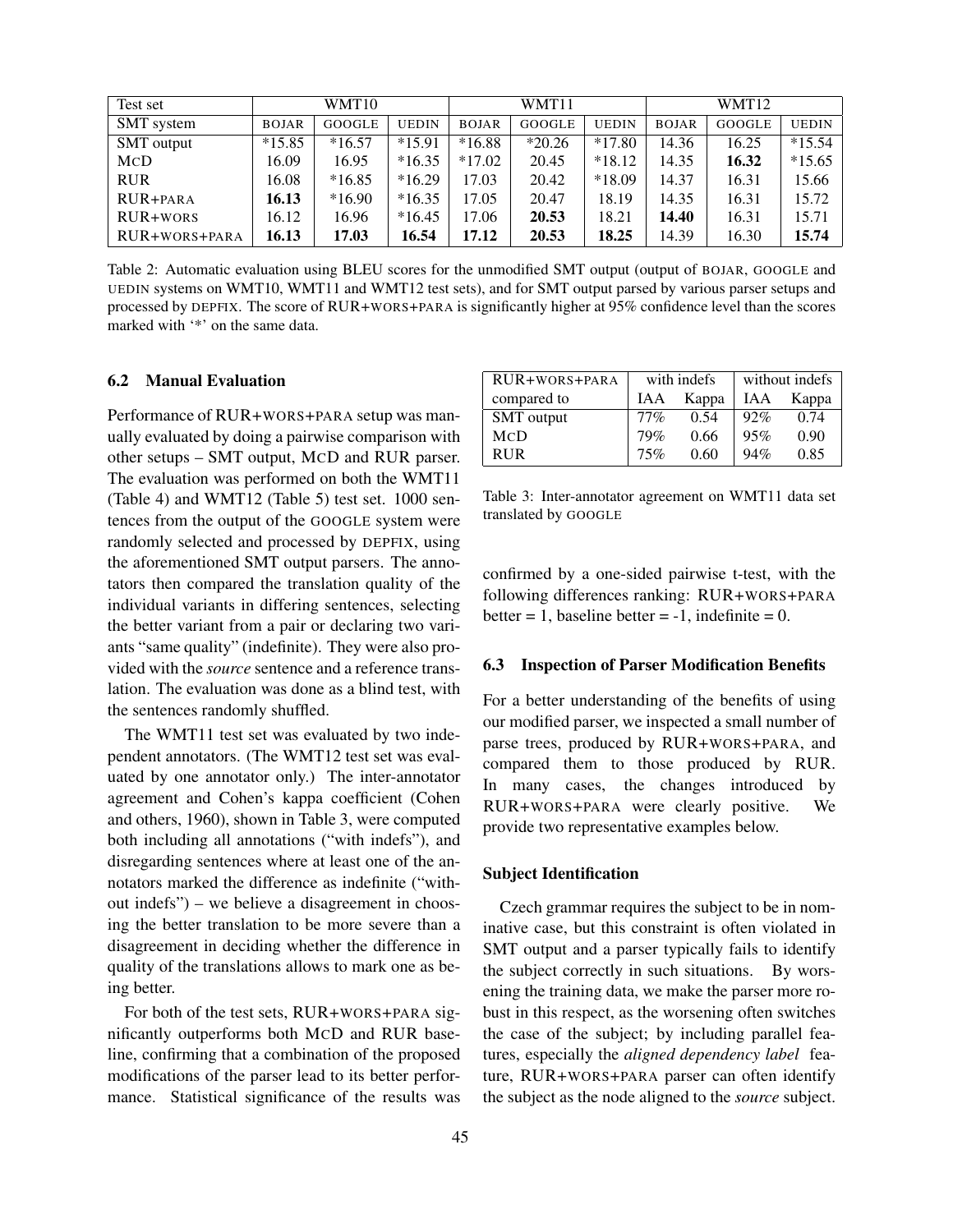|           |            |                     | Out of the differing sentences |                      |                 |         |            |         |
|-----------|------------|---------------------|--------------------------------|----------------------|-----------------|---------|------------|---------|
| Annotator | Baseline   | Differing sentences |                                | RUR+WORS+PARA better | baseline better |         | indefinite |         |
|           |            |                     | count                          | percent              | count           | percent | count      | percent |
|           | SMT output | 422                 | 301                            | 71%                  | 79              | 19%     | 42         | $10\%$  |
| A         | <b>MCD</b> | 211                 | 120                            | 57%                  | 65              | 31%     | 26         | 12%     |
|           | <b>RUR</b> | 217                 | 123                            | 57%                  | 64              | 29%     | 30         | 14%     |
|           | SMT output | 422                 | 284                            | 67%                  | 69              | 16%     | 69         | 16%     |
| B         | <b>MCD</b> | 211                 | 107                            | 51%                  | 56              | 26%     | 48         | 23%     |
|           | <b>RUR</b> | 217                 | 118                            | 54%                  | 53              | 24%     | 46         | 21\%    |

Table 4: Manual comparison of RUR+WORS+PARA with various baselines, on 1000 sentences from WMT11 data set translated by GOOGLE, evaluated by two independent annotators.

|                       |                   |                     | Out of the differing sentences |                      |                 |         |            |         |
|-----------------------|-------------------|---------------------|--------------------------------|----------------------|-----------------|---------|------------|---------|
| Baseline<br>Annotator |                   | Differing sentences |                                | RUR+WORS+PARA better | baseline better |         | indefinite |         |
|                       |                   |                     | count                          | percent              | count           | percent | count      | percent |
|                       | <b>SMT</b> output | 420                 | 270                            | 64%                  | 88              | 21%     | 62         | 15%     |
| А                     | <b>MCD</b>        | 188                 | 86                             | 45%                  | 64              | 34%     | 38         | 20%     |
|                       | <b>RUR</b>        | 187                 | 96                             | 51%                  | 57              | 30%     | 34         | $18\%$  |

Table 5: Manual comparison of RUR+WORS+PARA with various baselines, on 1000 sentences from WMT12 data set translated by GOOGLE.

### Governing Noun Identification

A parser for Czech typically relies on morphological agreement between an adjective and its governing noun (in morphological number, gender and case), which is often violated in SMT output. Again, RUR+WORS+PARA is more robust in this respect, *aligned edge existence* now being the crucial feature for the correct identification of this relation.

### 7 Conclusions and Future Work

We have studied two methods of improving the parsing quality of Machine Translation outputs by providing additional information to the parser.

In Section 3, we propose a method of integrating additional information known *at runtime*, i.e. the knowledge of the source sentence (*source*), from which the sentence being parsed (SMT output) has been translated. This knowledge is provided by extending the parser feature set with new features from the source sentence, projected through wordalignment.

In Section 4, we introduce a method of utilizing additional information known *in the training phase*, namely the knowledge of the ways in which SMT output differs from correct sentences. We provide this knowledge to the parser by adjusting its training data to model some of the errors frequently encountered in SMT output, i.e. incorrect inflection forms.

We have evaluated the usefulness of these two methods by integrating them into the DEPFIX rulebased MT output post-processing system (Mareček et al., 2011), as MT output parsing is crucial for the operation of this system. When used with our improved parsing, the DEPFIX system showed better performance both in automatic and manual evaluation on outputs of several, including state-of-the-art, MT systems.

We believe that the proposed methods of improving MT output parsing can be extended beyond their current state. The parallel features used in our setup are very few and very simple; it thus remains to be examined whether more elaborate features could help utilize the additional information contained in the source sentence to a greater extent. Modeling other types of SMT output inconsistencies in parser training data is another possible step.

We also believe that the methods could be adapted for use in other applications, e.g. automatic classification of translation errors, confidence estimation or multilingual question answering.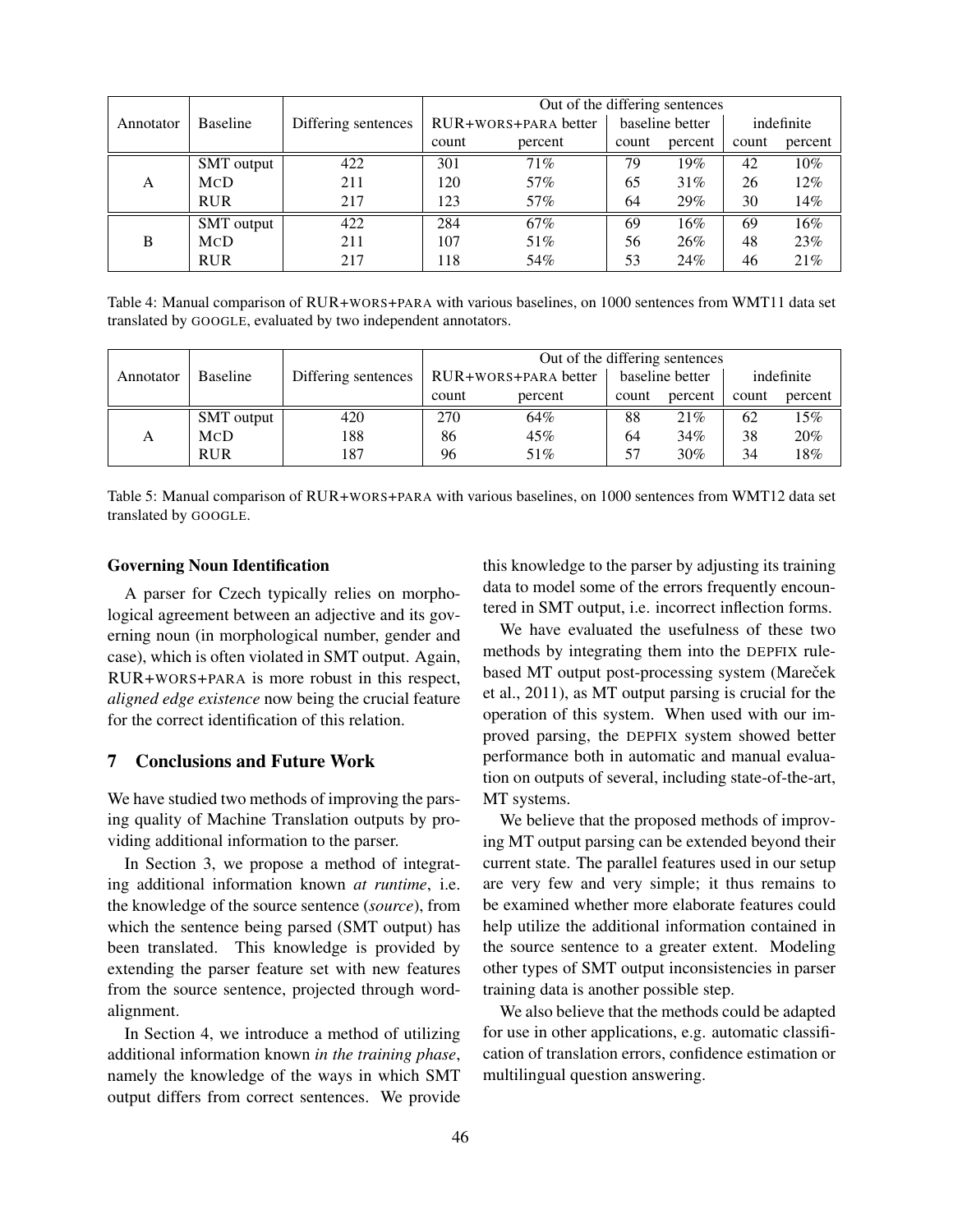### References

- Ondřej Bojar and Kamil Kos. 2010. 2010 Failures in English-Czech Phrase-Based MT. In *Proceedings of the Joint Fifth Workshop on Statistical Machine Translation and MetricsMATR*, pages 60–66, Uppsala, Sweden, July. Association for Computational Linguistics.
- Ondřej Bojar, Jan Hajič, Eva Hajičová, Jarmila Panevová, Petr Sgall, Silvie Cinková, Eva Fučíková, Marie Mikulová, Petr Pajas, Jan Popelka, Jiří Semecký, Jana Šindlerová, Jan Štěpánek, Josef Toman, Zdeňka Urešová, and Zdeněk Žabokrtský. 2012. Announcing Prague Czech-English Dependency Treebank 2.0. In *Proceedings of LREC 2012*, Istanbul, Turkey, May. ELRA, European Language Resources Association. In print.
- Sabine Buchholz and Erwin Marsi. 2006. CoNLL-X shared task on multilingual dependency parsing. In *Proceedings of the Tenth Conference on Computational Natural Language Learning*, pages 149–164. Association for Computational Linguistics.
- David Burkett, John Blitzer, and Dan Klein. 2010. Joint parsing and alignment with weakly synchronized grammars. In *Human Language Technologies: The 2010 Annual Conference of the North American Chapter of the Association for Computational Linguistics*, pages 127–135. Association for Computational Linguistics.
- Chris Callison-Burch, Philipp Koehn, Christof Monz, Kay Peterson, Mark Przybocki, and Omar Zaidan. 2010. Findings of the 2010 joint workshop on statistical machine translation and metrics for machine translation. In *Proceedings of the Joint Fifth Workshop on Statistical Machine Translation and MetricsMATR*, pages 17–53, Uppsala, Sweden, July. Association for Computational Linguistics.
- Chris Callison-Burch, Philipp Koehn, Christof Monz, and Omar Zaidan. 2011. Findings of the 2011 workshop on statistical machine translation. In *Proceedings of the Sixth Workshop on Statistical Machine Translation*, pages 22–64, Edinburgh, Scotland, July. Association for Computational Linguistics.
- Wenliang Chen, Jun'ichi Kazama, and Kentaro Torisawa. 2010. Bitext dependency parsing with bilingual subtree constraints. In *Proceedings of the 48th Annual Meeting of the Association for Computational Linguistics*, pages 21–29. Association for Computational Linguistics.
- Wenliang Chen, Jun'ichi Kazama, Min Zhang, Yoshimasa Tsuruoka, Yujie Zhang, Yiou Wang, Kentaro Torisawa, and Haizhou Li. 2011. SMT helps bitext dependency parsing. In *EMNLP*, pages 73–83. ACL.
- Jacob Cohen et al. 1960. A coefficient of agreement for

nominal scales. *Educational and psychological measurement*, 20(1):37–46.

- Michael Collins, Lance Ramshaw, Jan Hajič, and Christoph Tillmann. 1999. A statistical parser for Czech. In *Proceedings of the 37th annual meeting of the Association for Computational Linguistics on Computational Linguistics*, ACL '99, pages 505–512, Stroudsburg, PA, USA. Association for Computational Linguistics.
- Jennifer Foster, Joachim Wagner, and Josef Van Genabith. 2008. Adapting a WSJ-trained parser to grammatically noisy text. In *Proceedings of the 46th Annual Meeting of the Association for Computational Linguistics on Human Language Technologies: Short Papers*, pages 221–224. Association for Computational Linguistics.
- Kevin Gimpel and Shay Cohen. 2007. Discriminative online algorithms for sequence labeling- a comparative study.
- Jan Hajič, Massimiliano Ciaramita, Richard Johansson, Daisuke Kawahara, Maria Antònia Martí, Lluís Marquez, Adam Meyers, Joakim Nivre, Sebastian ` Padó, Jan Štěpánek, et al. 2009. The CoNLL-2009 shared task: Syntactic and semantic dependencies in multiple languages. In *Proceedings of the Thirteenth Conference on Computational Natural Language Learning: Shared Task*, pages 1–18. Association for Computational Linguistics.
- Jan Hajič. 2004. *Disambiguation of rich inflection: computational morphology of Czech*. Karolinum.
- Martin Haulrich. 2012. *Data-Driven Bitext Dependency Parsing and Alignment*. Ph.D. thesis.
- Liang Huang, Wenbin Jiang, and Qun Liu. 2009. Bilingually-constrained (monolingual) shift-reduce parsing. In *Proceedings of the 2009 Conference on Empirical Methods in Natural Language Processing: Volume 3-Volume 3*, pages 1222–1231. Association for Computational Linguistics.
- Rebecca Hwa, Philip Resnik, Amy Weinberg, Clara Cabezas, and Okan Kolak. 2005. Bootstrapping parsers via syntactic projection across parallel texts. *Nat. Lang. Eng.*, 11:311–325, September.
- Philipp Koehn, Hieu Hoang, Alexandra Birch, Chris Callison-Burch, Marcello Federico, Nicola Bertoldi, Brooke Cowan, Wade Shen, Christine Moran, Richard Zens, Chris Dyer, Ondřej Bojar, Alexandra Constantin, and Evan Herbst. 2007. Moses: Open Source Toolkit for Statistical Machine Translation. In *ACL 2007, Proceedings of the 45th Annual Meeting of the Association for Computational Linguistics Companion Volume Proceedings of the Demo and Poster Sessions*, pages 177–180, Prague, Czech Republic, June. Association for Computational Linguistics.